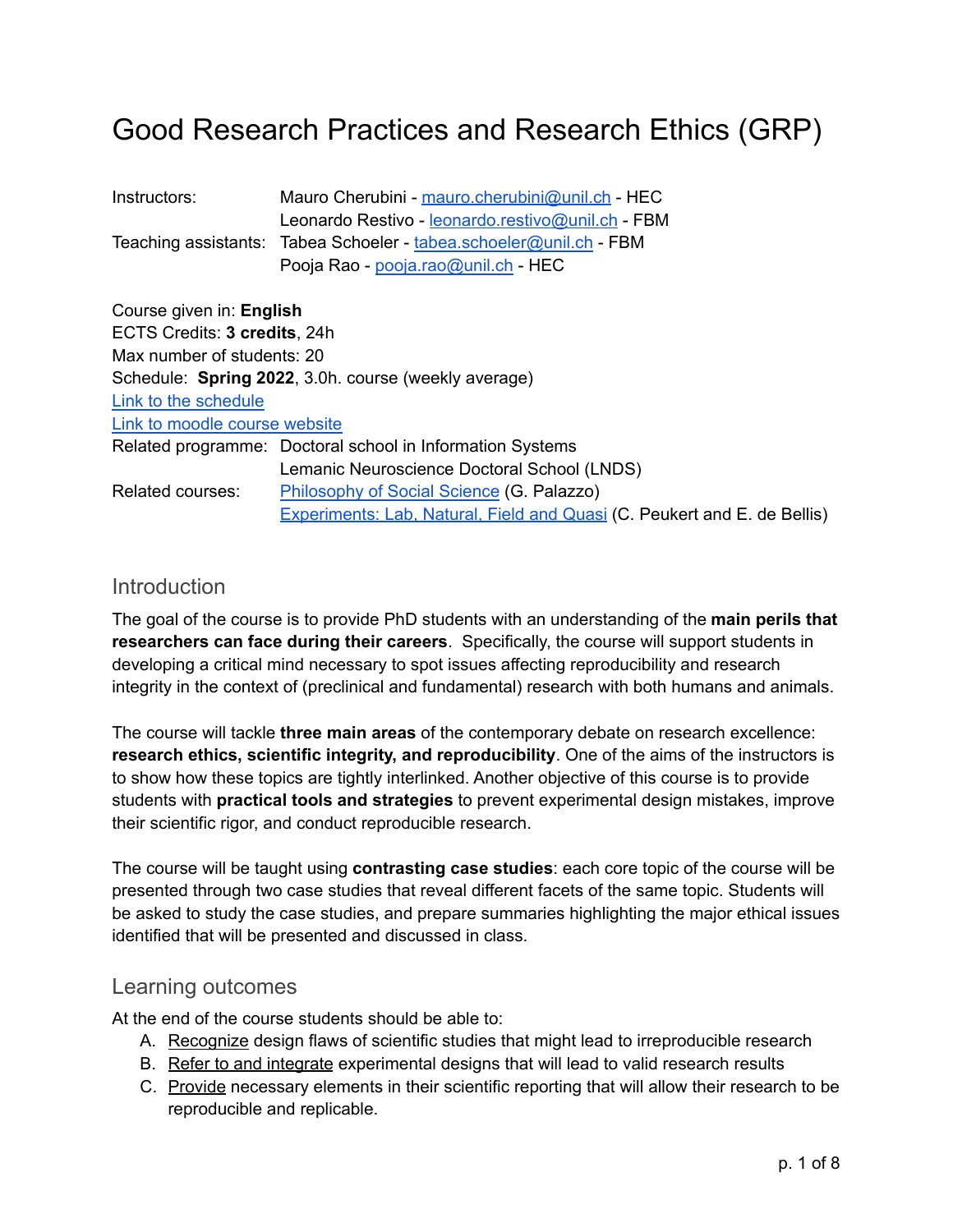D. Use commonly accepted Open Research repositories and software.

# Course structure

This course is a studio/seminar. The course is organized in a **reversed classroom** format: each week students will have to watch a few videos detailing the theoretical content. Class time will be devoted to discussing theory, answering students' questions, practical activities, etc. The last class of the course is a **workshop**: students will be invited to bring their own experimental designs and discuss how their experiments could be improved by including and considering reproducibility and ethical elements in their setups.

Students will be asked **to review readings before each class** and present a critique of the articles in class. The students will have to demonstrate knowledge of topics, and design and research methodologies presented during the course.

Grading of the knowledge acquisition of the course will be based on two elements:

- 1. The project presented during the workshop;
- 2. A **final written exam** consisting of open-ended questions.

COVID-19: Due to the coronavirus situation, this year the course will be taught in modality hi-flex: students will be able to choose between attending in person, attending remotely via Zoom, and following the course asynchronously. The theoretical content comes via short video recordings. Class time will be devoted to presentations, Q&A, exercises, and group activities. Classes can be attended physically or via Zoom. Because of the health evolution related to COVID-19, the study plans may be adapted during the semester.

## **Resources**

All the content is available on the web site of the class (Moodle) and on the Ubicast channel of the course (rec.unil.ch).

The class will loosely follow the following books:

- Lazic, S. E. (2016). Experimental design for laboratory biologists: Maximising information and improving reproducibility. Cambridge University Press.
- American Psychological Association. (2020). Publication manual of the American Psychological Association (7th ed.). <https://doi.org/10.1037/0000165-000>

During the course, we will use different software for training and animate the classwork. Students will need to **bring their laptop** to class.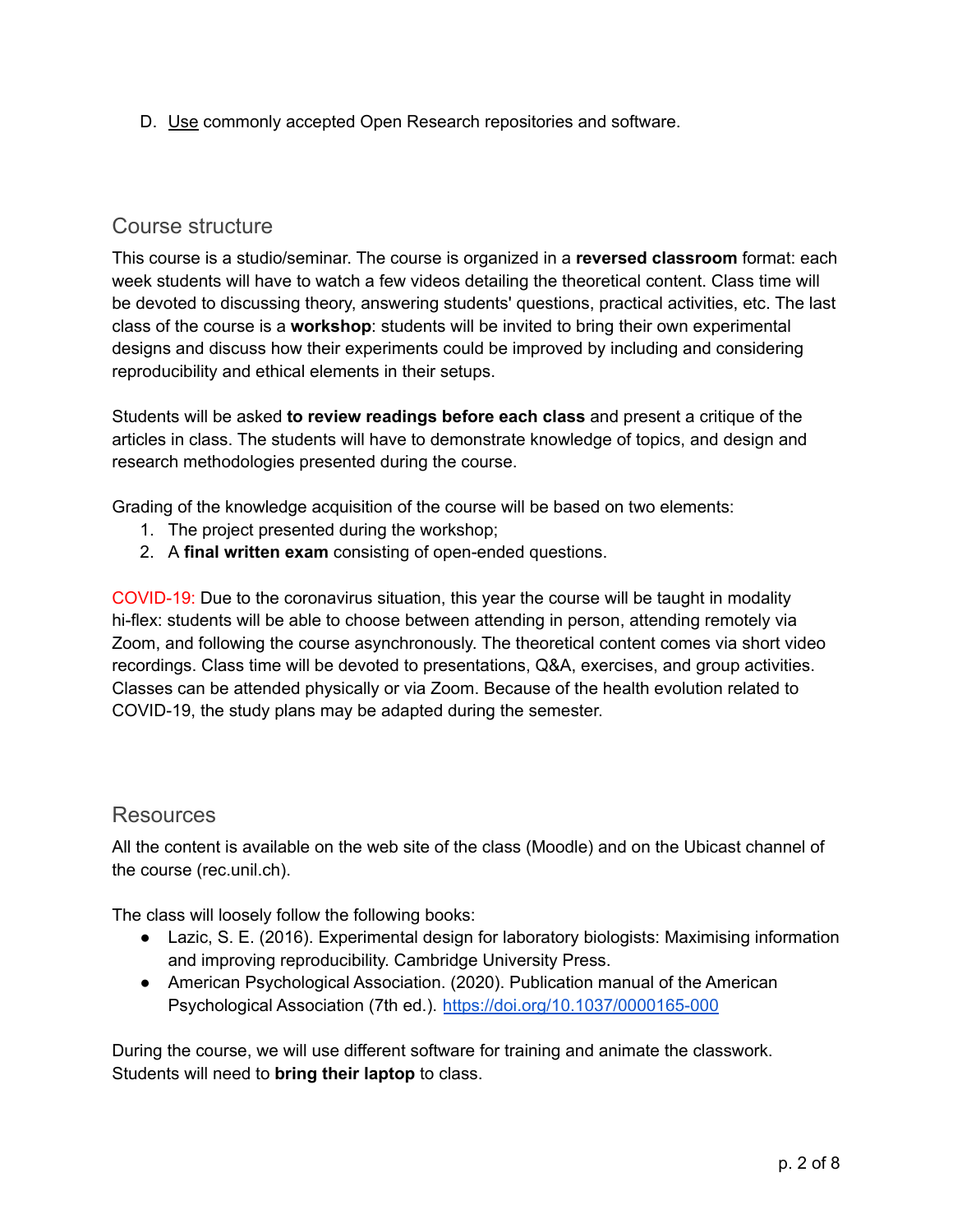# Pre-requisites

- Students need to have basic knowledge of Statistics (cf. Bachelor course "Statistics").
- We will try to adapt the technical prerequisite of the course to the audience. We will measure fluency with the following languages at signup: R, SPSS, coding/programming.

## Maximum and minimum attendance

The course will be given with a minimum attendance of 6 students. Given the design of the course and the close-level coaching of the pedagogical activities, we have set a maximum attendance of 20 students.

Interested students will be required to sign up for the course [using this form](https://forms.gle/6re6LhjG5ritETGQA). Confirmation of official enrollment in the course will be sent to the students 2 weeks before the first class.

## **Evaluation**

#### **First attempt**

Exam: Written 1h00 hours Documentation: Not allowed Calculator: Not allowed

#### Evaluation:

The evaluation has two elements:

- Assessment of the **workshop individual project** (20%)
- **Written exam**: open-ended questions (80%)

**Active participation** in classroom/Zoom activities will entitle the student to a 0.5 point bonus on the final grade. Active participation means making concrete contributions to classroom work (e.g, present result of group activity, provide detailed answers to a question).

Specific regulations:

- **A minimum grade of 3.0 in the written exam is required for other activities to count towards the final grade.** If the grade achieved in the written exam is less than this, other elements (i.e., active participation bonus, or workshop individual project) will not be part of final grade consideration.
- The written exam is a "closed book" examination. Only dictionaries are allowed.

#### **Retake**

Students will be given the option to go for an oral exam instead of a written exam. If one of the students in the retake session prefers the written exam, then all students in the retake session will have to take the written exam, like for the first exam session.

Exam: Oral 0h20 minutes exam plus 0h20 minutes preparation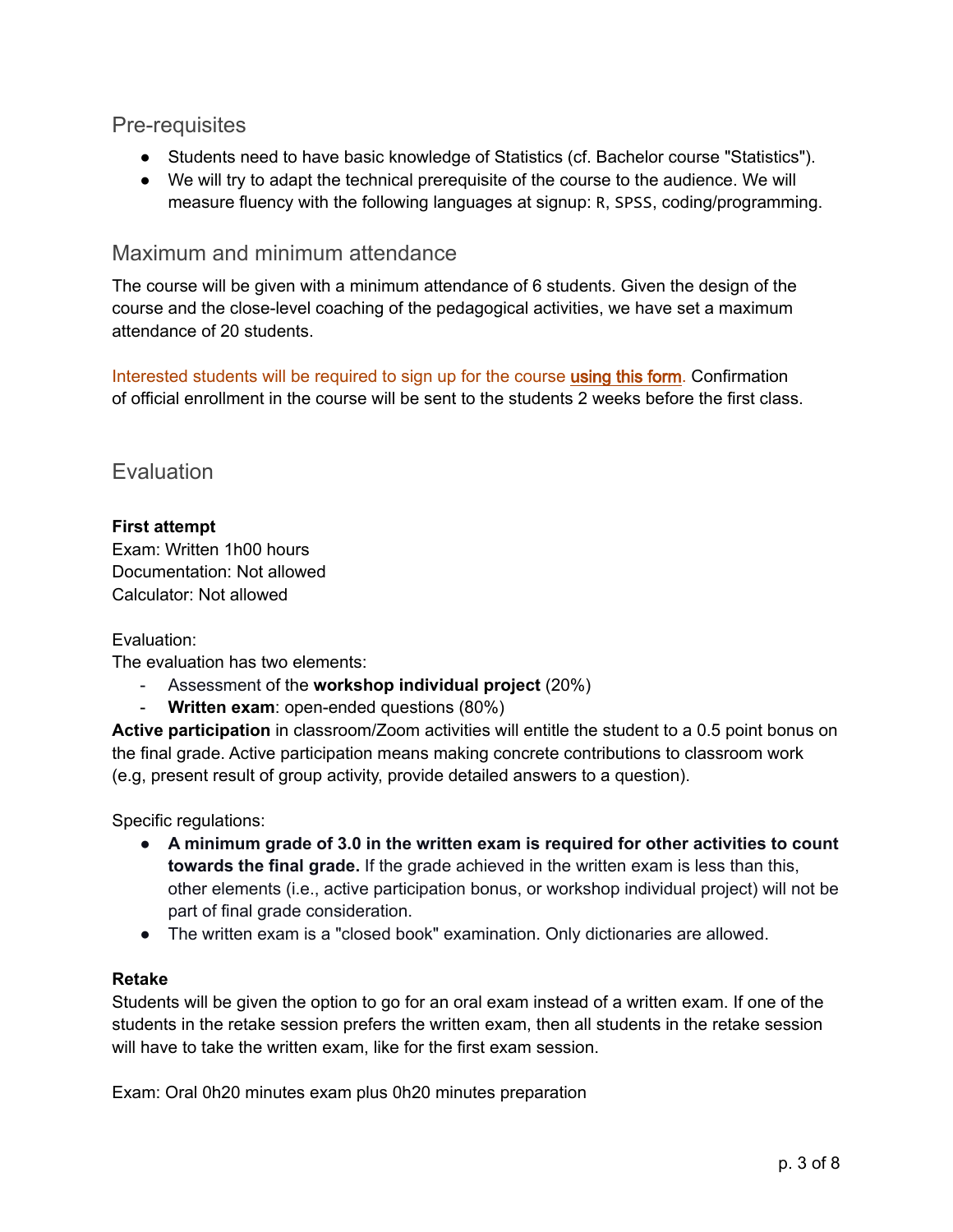Documentation: Not allowed Calculator: Not allowed

Evaluation:

● The grade of the oral examination will replace the grade obtained during the final written exam. The other gradings (workshop individual project, active participation bonus) will remain unchanged and are part of the computing for the final grade.

# Detailed schedule

Classes are held in the room indicated in the schedule [spreadsheet](https://docs.google.com/spreadsheets/d/1naXtSooKCvJlgSI0fvvrlFatq2J7uK2_3WPXSQsbWqU/edit#gid=0) from **2pm to 5pm**.

| <b>Class</b> | <b>Content</b>                                                                                                                                                                                                                                                                                                                                                                                                                                                                                                                                                                                                                                                                                                                                                    |
|--------------|-------------------------------------------------------------------------------------------------------------------------------------------------------------------------------------------------------------------------------------------------------------------------------------------------------------------------------------------------------------------------------------------------------------------------------------------------------------------------------------------------------------------------------------------------------------------------------------------------------------------------------------------------------------------------------------------------------------------------------------------------------------------|
| $1$ [3h]     | <b>Scientific Integrity</b><br>What is scientific integrity?<br>• Why do we do what we do? a personal take on scientific integrity<br>• Why does scientific integrity get degraded?<br><b>Training activity</b><br>case studies: students will be challenged with scenarios that touch upon<br>choices considered daily routine in a laboratory setting                                                                                                                                                                                                                                                                                                                                                                                                           |
|              | <b>Reading material</b><br>Nature Journals' competing interests declaration:<br>https://www.nature.com/nature/editorial-policies/competing-interests<br>Daniele Fanelli. How Many Scientists Fabricate and Falsify Research? A<br>Systematic Review and Meta-Analysis of Survey Data. PLOS, (2009).<br>https://doi.org/10.1371/journal.pone.0005738<br>Nicholas H. Steneck. Fostering integrity in research: Definitions, current<br>$\bullet$<br>knowledge, and future directions. Science and Engineering Ethics, (2006).<br>https://doi.org/10.1007/PL00022268<br>David B. Resnik & Adil E. Shamoo. The Singapore Statement on<br>Research Integrity. Accountability in Research, (2010).<br>https://www.tandfonline.com/doi/full/10.1080/08989621.2011.557296 |
| 2 [3h]       | <b>Reproducibility and Replicability</b><br>What is reproducible research?<br>What are the main causes of irreproducible research? Biases (e.g.,<br>selection, confounding, confirmation, anchoring, social desirability). Low<br>statistical power. P-hacking. Herding effect, Academic 'abandonware'.<br>• Endogeneity<br><b>HARKing</b><br><b>Training activity</b>                                                                                                                                                                                                                                                                                                                                                                                            |
|              |                                                                                                                                                                                                                                                                                                                                                                                                                                                                                                                                                                                                                                                                                                                                                                   |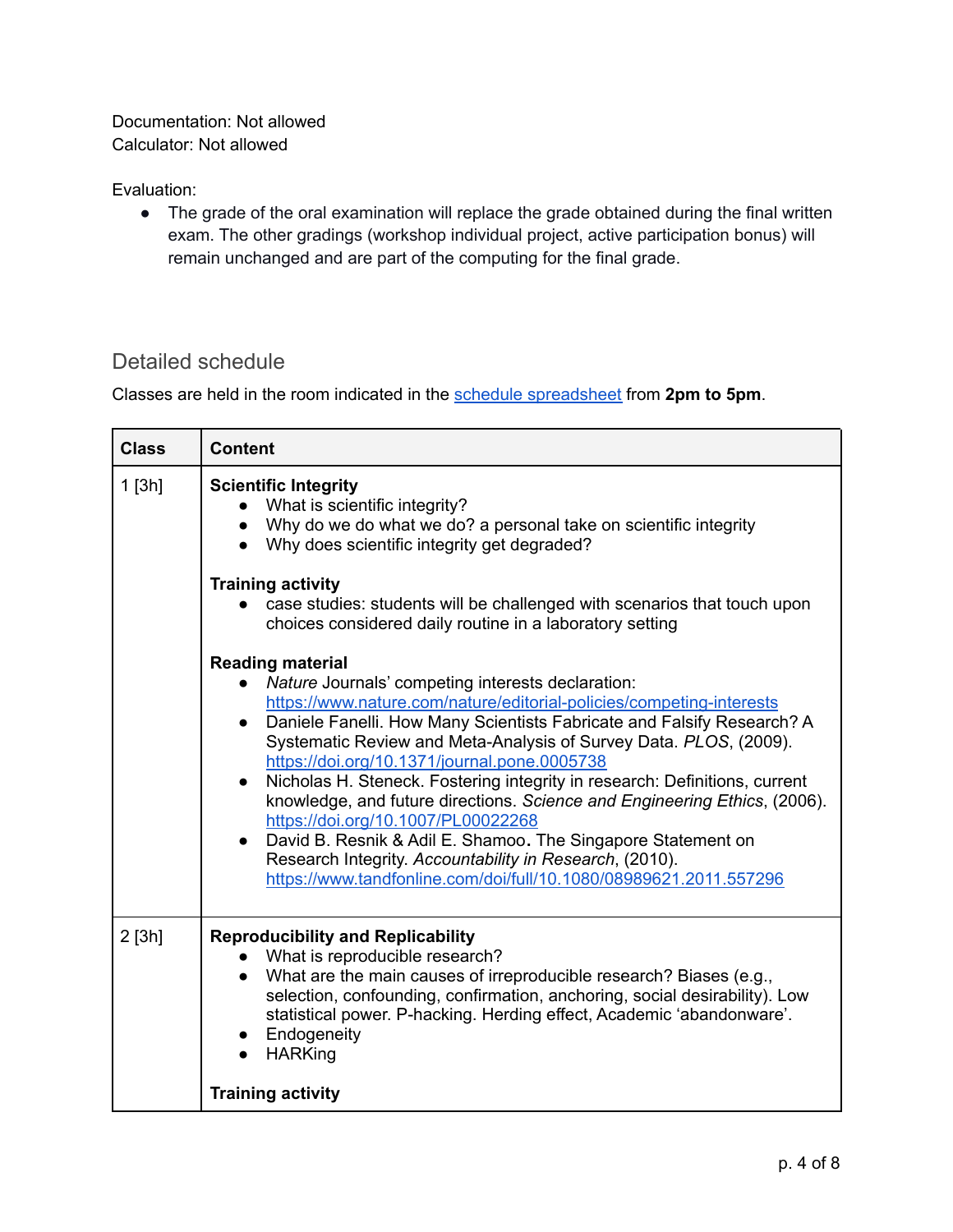|       | Case studies: several readings will be proposed and reviewed in class.<br>The goal will be to identify reproducibility flaws.                                                                                                                                                                                                                                                                                                                                                                                                                                                                                                                                                                                                                                                                                                                                                                                                                                                                                                                                                                                                         |  |  |  |  |
|-------|---------------------------------------------------------------------------------------------------------------------------------------------------------------------------------------------------------------------------------------------------------------------------------------------------------------------------------------------------------------------------------------------------------------------------------------------------------------------------------------------------------------------------------------------------------------------------------------------------------------------------------------------------------------------------------------------------------------------------------------------------------------------------------------------------------------------------------------------------------------------------------------------------------------------------------------------------------------------------------------------------------------------------------------------------------------------------------------------------------------------------------------|--|--|--|--|
|       | <b>Reading material</b><br>Intro reproducibility: Open Science Collaboration. "Estimating the<br>reproducibility of psychological science." Science 349, no. 6251 (2015).<br>https://doi.org/10.1126/science.aac4716<br>Gilbert, Daniel T., Gary King, Stephen Pettigrew, and Timothy D. Wilson.<br>$\bullet$<br>"Comment on "Estimating the reproducibility of psychological science"."<br>Science 351, no. 6277 (2016): 1037-1037.<br>https://doi.org/10.1126/science.aad7243<br>Overview paper: Munafò, Marcus R., Brian A. Nosek, Dorothy VM Bishop,<br>$\bullet$<br>Katherine S. Button, Christopher D. Chambers, Nathalie Percie Du Sert,<br>Uri Simonsohn, Eric-Jan Wagenmakers, Jennifer J. Ware, and John PA<br>Ioannidis. "A manifesto for reproducible science." Nature Human<br>Behaviour 1, no. 1 (2017): 1-9. http://dx.doi.org/10.1038/s41562-016-0021<br>For discussion: Halsey, Lewis G., Douglas Curran-Everett, Sarah L.<br>$\bullet$<br>Vowler, and Gordon B. Drummond. "The fickle P value generates<br>irreproducible results." Nature Methods 12, no. 3 (2015): 179-185.<br>https://doi.org/10.1038/nmeth.3288 |  |  |  |  |
| 3[3h] | <b>Strategies to Design Reproducible Research</b><br>Detection of reporting inconsistencies and errors<br>Experimental design (e.g., triangulation, blinding; systematic random<br>sampling; inclusion of controls; pseudo-random number generator)<br><b>Bayesian statistics</b><br>$\bullet$<br>Power analysis (inc. simulations)<br>$\bullet$<br>P-curves<br>$\bullet$<br>Exploratory vs confirmatory hypothesis testing<br>$\bullet$<br>Methods of quality control for reliability and reproducibility.<br>$\bullet$<br>Registered reports and study preregistration<br>$\bullet$<br>Restructuring incentives                                                                                                                                                                                                                                                                                                                                                                                                                                                                                                                     |  |  |  |  |
|       | <b>Training activity</b><br>Power analyses: several experimental designs will be provided to the<br>class. Students will be asked to compute a power analysis and identify the<br>number of study participants required or verify whether the collected data<br>had enough statistical power to detect effects.                                                                                                                                                                                                                                                                                                                                                                                                                                                                                                                                                                                                                                                                                                                                                                                                                       |  |  |  |  |
|       | <b>Reading material</b><br>Simmons, J. P., Nelson, L. D., Simonsohn, U. (2011). False-positive<br>psychology: Undisclosed flexibility in data collection and analysis allows<br>presenting anything as significant. Psychological Science, 22, 1359-1366<br>https://doi.org/10.1177/0956797611417632<br>Simonsohn, U., Nelson, L. D., & Simmons, J. P. (2014). P-curve: A key to<br>$\bullet$<br>the file-drawer. Journal of Experimental Psychology: General, 143,<br>534-547 https://doi.org/10.1037/a0033242<br>Simonsohn, U., Nelson, L. D., & Simmons, J. P. (2014). p-curve and effect<br>$\bullet$<br>size: Correcting for publication bias using only significant results.                                                                                                                                                                                                                                                                                                                                                                                                                                                    |  |  |  |  |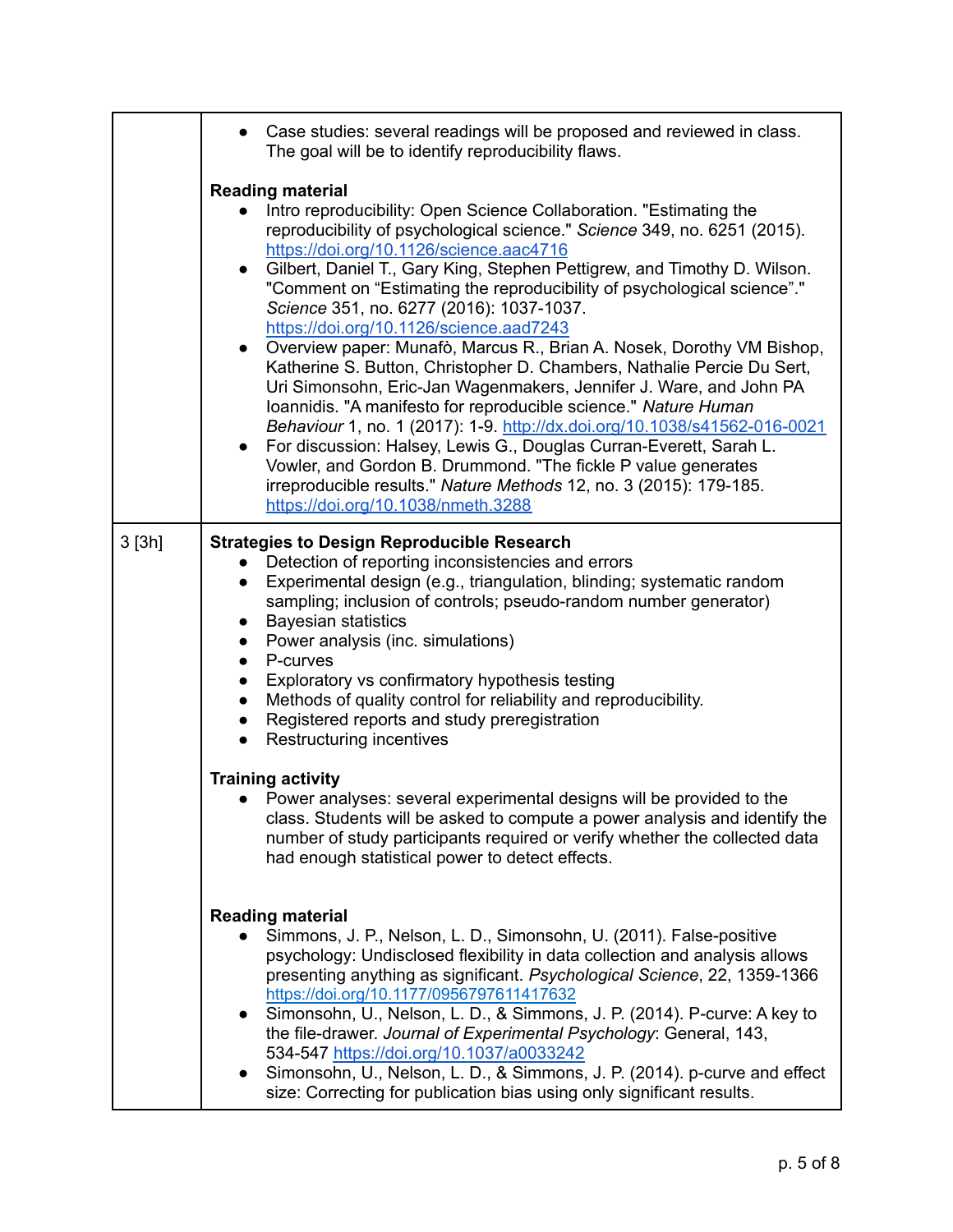|        | Perspectives on Psychological Science, 9, 666-681.<br>https://doi.org/10.1177/1745691614553988<br>Brown, Andrew W., Kathryn A. Kaiser, and David B. Allison. "Issues with<br>data and analyses: Errors, underlying themes, and potential solutions."<br>Proceedings of the National Academy of Sciences 115, no. 11 (2018):<br>2563-2570. https://doi.org/10.1073/pnas.1708279115<br>Bishop, Dorothy VM. "Fallibility in science: Responding to errors in the<br>work of oneself and others." Advances in Methods and Practices in<br>Psychological Science 1, no. 3 (2018): 432-438.<br>https://doi.org/10.1177/2515245918776632<br>Exploratory vs confirmatory: Wagenmakers, Eric-Jan, Ruud Wetzels,<br>$\bullet$<br>Denny Borsboom, Han LJ van der Maas, and Rogier A. Kievit. "An agenda<br>for purely confirmatory research." Perspectives on Psychological Science<br>7, no. 6 (2012): 632-638. https://doi.org/10.1177/1745691612463078<br>Power: Lakens, Daniel. 2021. "Sample Size Justification." PsyArXiv.<br>$\bullet$<br>January 4. https://doi.org/10.31234/osf.io/9d3yf<br>Triangulation: Munafò, Marcus R., and George Davey Smith. "Robust<br>$\bullet$<br>research needs many lines of evidence." (2018): 399-401.<br>https://doi.org/10.1038/d41586-018-01023-3<br>Restructuring incentives: Nosek, Brian A., Jeffrey R. Spies, and Matt<br>$\bullet$<br>Motyl. "Scientific utopia: II. Restructuring incentives and practices to<br>promote truth over publishability." Perspectives on Psychological Science<br>7, no. 6 (2012): 615-631. https://doi.org/10.1177/1745691612459058 |
|--------|---------------------------------------------------------------------------------------------------------------------------------------------------------------------------------------------------------------------------------------------------------------------------------------------------------------------------------------------------------------------------------------------------------------------------------------------------------------------------------------------------------------------------------------------------------------------------------------------------------------------------------------------------------------------------------------------------------------------------------------------------------------------------------------------------------------------------------------------------------------------------------------------------------------------------------------------------------------------------------------------------------------------------------------------------------------------------------------------------------------------------------------------------------------------------------------------------------------------------------------------------------------------------------------------------------------------------------------------------------------------------------------------------------------------------------------------------------------------------------------------------------------------------------------------------------------------------------------------------------|
| 4 [3h] | How to Tell the Truth with Numbers<br>Reporting guidelines<br>Statistical analysis plans<br>$\bullet$<br>JASP: open-source statistical software<br>• Computational notebooks in R (guest speaker)<br>• Avoiding statistical pitfalls<br>Practise on simulations                                                                                                                                                                                                                                                                                                                                                                                                                                                                                                                                                                                                                                                                                                                                                                                                                                                                                                                                                                                                                                                                                                                                                                                                                                                                                                                                         |
|        | <b>Training activity</b><br>Computational notebooks: students will be asked to prepare a<br>computational notebook to share the statistical analysis of their study with<br>reviewers or with the readers. We will discuss style and conventions to<br>produce these artifacts.                                                                                                                                                                                                                                                                                                                                                                                                                                                                                                                                                                                                                                                                                                                                                                                                                                                                                                                                                                                                                                                                                                                                                                                                                                                                                                                         |
|        | <b>Reading material</b><br>Wilson, Greg, Dhavide A. Aruliah, C. Titus Brown, Neil P. Chue Hong, Matt<br>Davis, Richard T. Guy, Steven HD Haddock et al. "Best practices for<br>scientific computing." PLoS biology 12, no. 1 (2014): e1001745.<br>https://doi.org/10.1371/journal.pbio.1001745                                                                                                                                                                                                                                                                                                                                                                                                                                                                                                                                                                                                                                                                                                                                                                                                                                                                                                                                                                                                                                                                                                                                                                                                                                                                                                          |
| 5[3h]  | <b>Open Research</b><br>Data acquisition and ownership<br>Why are data not shared?<br>$\bullet$<br>Manage and share your research<br>$\bullet$<br>Study protocols, questionnaire definitions, consent forms<br>$\bullet$<br>Registered reports and study preregistration<br>$\bullet$                                                                                                                                                                                                                                                                                                                                                                                                                                                                                                                                                                                                                                                                                                                                                                                                                                                                                                                                                                                                                                                                                                                                                                                                                                                                                                                   |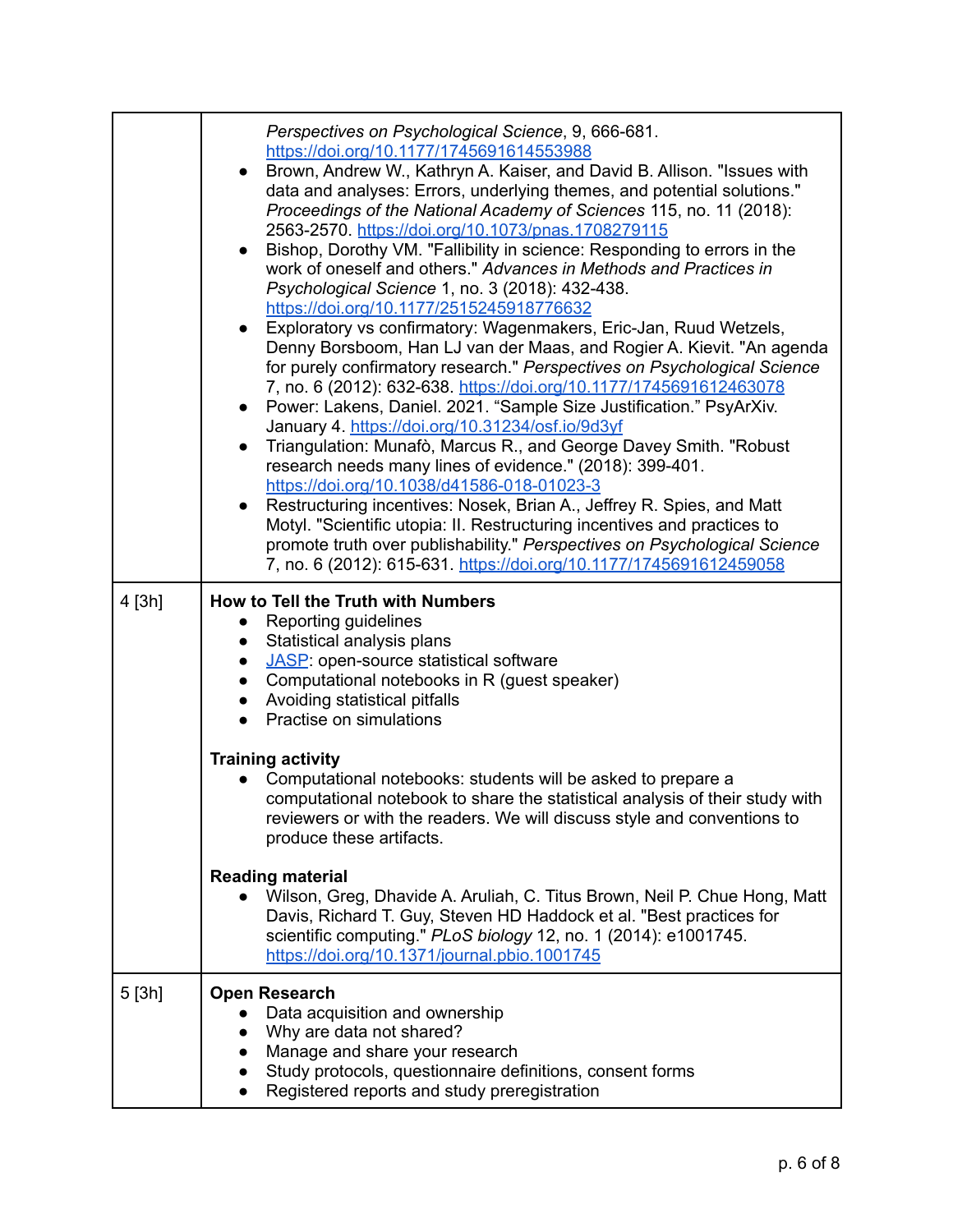|        | Open datasets, anonymization, and licensing<br>• Threats of Open Data (e.g., training-set leakage)<br>Examples and discussion<br>$\bullet$                                                                                                                                                                                                                                                                  |  |  |  |  |
|--------|-------------------------------------------------------------------------------------------------------------------------------------------------------------------------------------------------------------------------------------------------------------------------------------------------------------------------------------------------------------------------------------------------------------|--|--|--|--|
|        | <b>Training activities</b><br>Anonymise example dataset: a demo of a software for anonymising a<br>dataset will be provided.<br>• Create repository with OSF: students will be asked to create a test<br>repository with OSF. In addition we will look for published projects (e.g.<br>github/OSF) as an example of how this could help students with their own<br>projects.                                |  |  |  |  |
|        | <b>Reading material</b><br>Chambers, C. D. and L. Tzavella (2021). "The past, present and future of<br>Registered Reports." Nature Human Behaviour.<br>http://dx.doi.org/10.1038/s41562-021-01193-7<br>Preregistration: First analysis of 'pre-registered' studies shows sharp rise<br>$\bullet$<br>in null findings.doi: https://doi.org/10.1038/d41586-018-07118-1<br>tbd                                 |  |  |  |  |
| 6[3h]  | <b>Human Participation in Research</b><br>Compliance and ethics terms<br>$\bullet$<br>Interpersonal responsibility<br>$\bullet$<br>• Vulnerable populations<br>• Conflict of interest<br>• Examples and discussion                                                                                                                                                                                          |  |  |  |  |
|        | <b>Training activity</b><br>Prepare informed consent: students will be asked to prepare an informed<br>consent for a study with particular focus on compliance with the ethics<br>terms of UNIL. In addition students will be asked to detail their data<br>management plan.                                                                                                                                |  |  |  |  |
|        | <b>Reading material</b><br>John Rooksby, Parvin Asadzadeh, Alistair Morrison, Claire McCallum,<br>Cindy Gray, and Matthew Chalmers. 2016. Implementing ethics for a<br>mobile app deployment. In Proceedings of the 28th Australian Conference<br>on Computer-Human Interaction (OzCHI '16). Association for Computing<br>Machinery, New York, NY, USA, 406-415.<br>https://doi.org/10.1145/3010915.3010919 |  |  |  |  |
| 7 [3h] | <b>Animal Participation in Research</b><br>3Rs (Replacement, Reduction and Refinement)<br>The EQIPD quality system for preclinical data<br>$\bullet$<br>Experimental Design Assistant (EDA, NC3Rs UK)<br>$\bullet$<br>Studying cognition in animals: pitfalls & opportunities<br>$\bullet$                                                                                                                  |  |  |  |  |
|        | <b>Training activity</b><br>Interactive exercise: develop a therapy (from bench to bedside) for                                                                                                                                                                                                                                                                                                             |  |  |  |  |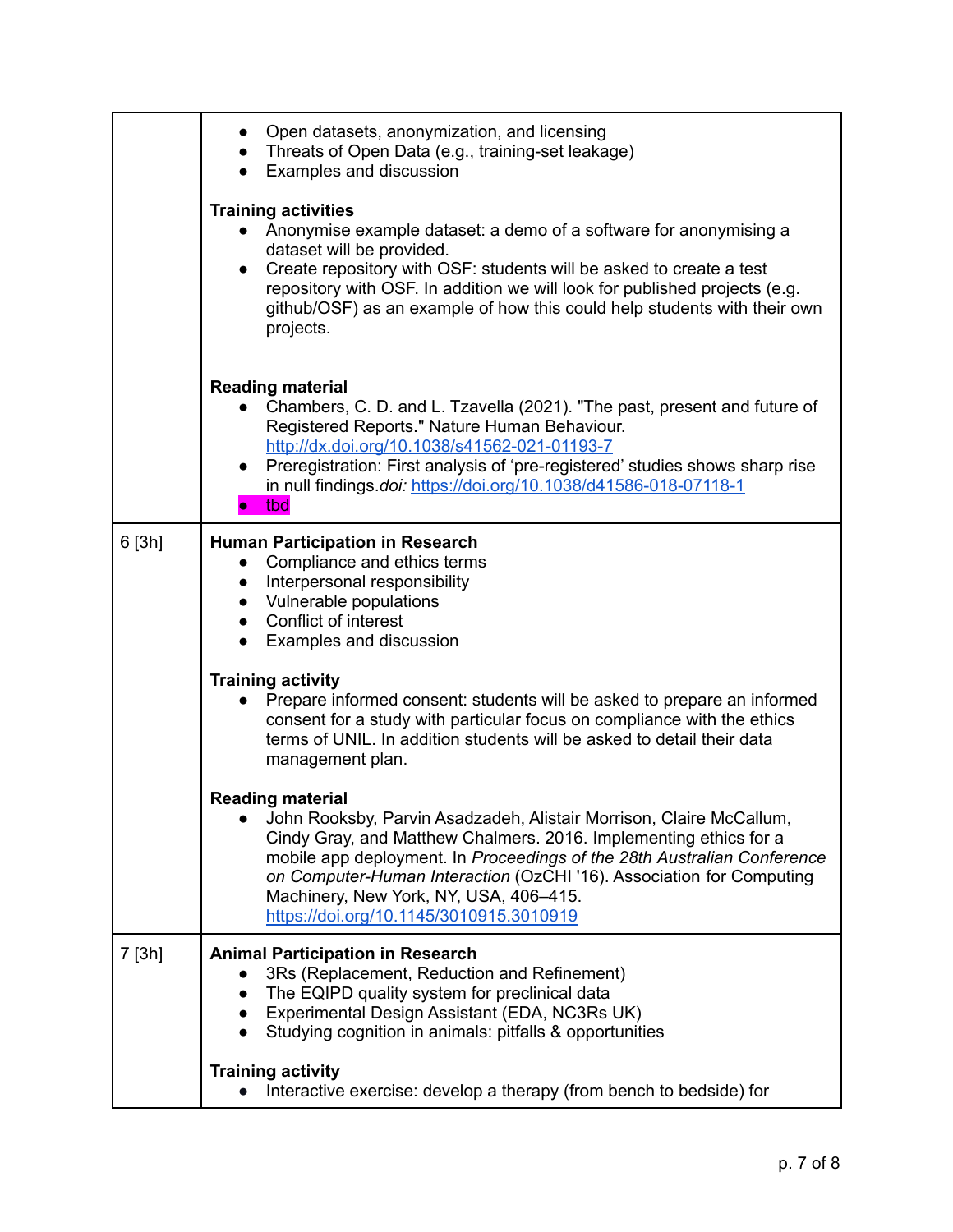|          | Alzheimer's disease                                                                                                                                                                                                                                                                                                                                                                                                                                                                                                                                                             |  |  |  |  |
|----------|---------------------------------------------------------------------------------------------------------------------------------------------------------------------------------------------------------------------------------------------------------------------------------------------------------------------------------------------------------------------------------------------------------------------------------------------------------------------------------------------------------------------------------------------------------------------------------|--|--|--|--|
|          | <b>Reading material</b><br>Bespalov et al, Introduction to the EQIPD Quality System. eLife 2021.<br>10:e63294 https://doi.org/10.7554/eLife.63294<br>• Nathalie Percie du Sert et al, The ARRIVE guidelines 2.0: Updated<br>guidelines for reporting animal research. PLOS Biology, 2020.<br>https://doi.org/10.1371/journal.pbio.3000410<br>• Adrian J Smith, R Eddie Clutton, Elliot Lilley, Kristine E Aa Hansen, Trond<br>Brattelid. PREPARE: guidelines for planning animal research and<br>testing. Laboratory Animals, 2017.<br>https://doi.org/10.1177/0023677217724823 |  |  |  |  |
| $8$ [3h] | Workshop<br>Students will present research data (either their own data, experimental design, or<br>peer-reviewed articles) using the point of view of a 'reproducibility scientist'. The<br>goal is to probe the student's ability to apply the concepts and tools acquired<br>during the course. This will be an open-discussion session where<br>student-to-student discussions are encouraged) using the point of view of a<br>'reproducibility scientist'.                                                                                                                  |  |  |  |  |